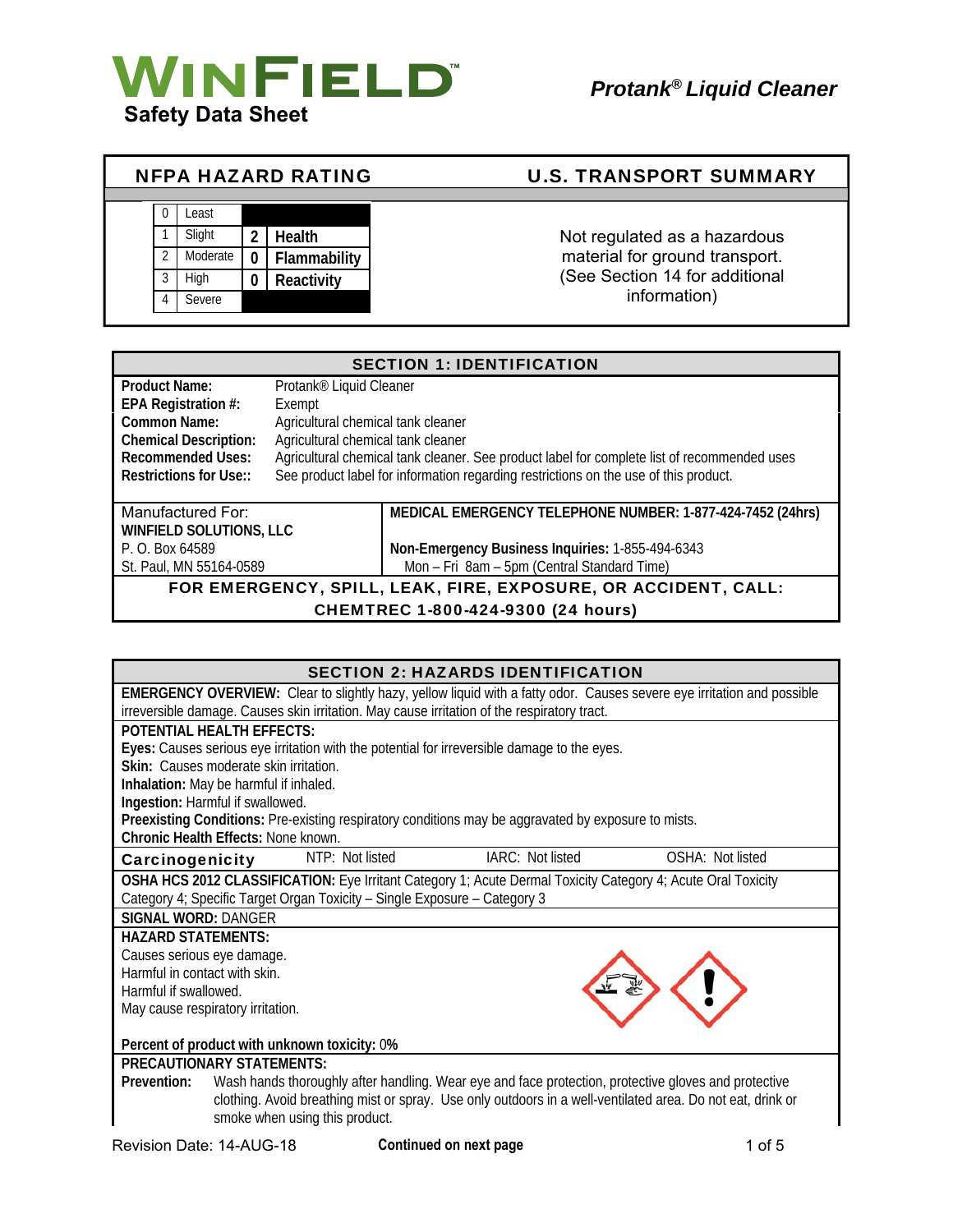**Response: If in eyes:** Immediately call a poison control center (1-877-424-7452) or doctor for treatment advice. Rinse cautiously with water for several minutes. Remove contact lenses, if present and easy to do. Continue rinsing. **If on skin:** . Immediately call a poison control center (1-877-424-7452) or doctor for treatment advice. Wash with plenty of water. Take off immediately all contaminated clothing and wash it before reuse. **If inhaled:** Call a poison control center (1-877-424-7452) or doctor for treatment advice if you feel unwell. Remove person to fresh air and keep comfortable for breathing. **If Swallowed:** Immediately call a poison control center (1-877-424-7452) or doctor for treatment advice. Rinse mouth.Do NOT induce vomiting. **Storage:** Store in a well-ventilated and locked place. Keep container tightly closed. **Disposal:** Dispose of contents/container in accordance with Federal, state and local regulations.

| <b>SECTION 3: COMPOSITION/INFORMATION ON INGREDIENTS</b>                                                                                          |           |                |
|---------------------------------------------------------------------------------------------------------------------------------------------------|-----------|----------------|
| Ingredient                                                                                                                                        | $%$ (wt)  | CAS Reg. #     |
| Proprietary mixture                                                                                                                               | $>98.0\%$ | N/A            |
| Isopropanol                                                                                                                                       | $<1.0\%$  | $67-63-0$      |
| 2-Butoxyethanol                                                                                                                                   | $<1.0\%$  | $111 - 76 - 2$ |
|                                                                                                                                                   |           |                |
|                                                                                                                                                   |           |                |
| *Ingredients not specifically listed are non-hazardous and/or considered to be confidential business information under 29 CFR<br>$1910.1200(i)$ . |           |                |

See Section 8 for exposure limits.

# SECTION 4: FIRST AID MEASURES

| Inhalation: | Remove person from contaminated area to fresh air and assist breathing as needed. Seek medical                 |
|-------------|----------------------------------------------------------------------------------------------------------------|
|             | attention or call a poison control center for treatment advice.                                                |
| Ingestion:  | Seek medical attention or call a poison control center immediately. Rinse mouth with water. Give one to        |
|             | three glasses of water to dilute stomach contents. Do not induce vomiting unless told to do so by a poison     |
|             | control center or doctor. Do not give anything by mouth to an unconscious person.                              |
| Eyes:       | Flush eyes with clean water for at least 15 minutes. Lift eyelids to facilitate irrigation. If present, remove |
|             | contact lenses after 5 minutes and continue rinsing. Seek medical attention immediately.                       |
| Skin:       | Remove contaminated clothing and wash before re-using them. Wash exposed skin with soap and water.             |
|             | Seek medical attention immediately.                                                                            |

### SECTION 5: FIRE FIGHTING MEASURES

**Suitable Extinguishing Media:** Use water spray, alcohol foam, dry chemical, or carbon dioxide (CO2). Water may be ineffective in firefighting. Use spray/fog for cooling containers and firefighters.

**Unsuitable Extinguishing Media:** Water jet.

**Special Fire Fighting Procedures:** Wear NIOSH/MSHA approved self-contained breathing apparatus and full bunker gear. Dike area to prevent runoff and contamination of water sources. Dispose of fire control water later. Avoid breathing vapors; keep upwind.

**Hazardous Combustion Products:** Thermal breakdown of this product during fire or very high heat conditions may produce carbon oxides and traces of incompletely burned carbon compounds, nitrogen oxides, ammonia, sodium oxides, sulfur compounds, and peroxides.

**Unusual Fire and Explosion Hazards:** Heat may build pressure and rupture closed containers, spreading fire and increasing the risk of injury. Vapors may travel to an ignition source and flash back.

# SECTION 6: ACCIDENTAL RELEASE MEASURES

**Personal Precautions:** Refer to Section 8 for personal protective equipment to be worn during containment and clean-up of a spill involving this product.

**Environmental Precautions:** Keep spilled product from entering nearby sewers or waterways.

**Methods for Containment:** Contain spilled liquid by diking area with sand or earth.

**Methods for Clean-up:** Cover contained spill with an inert absorbent material such as sand, vermiculite or other appropriate material. Vacuum, scoop or sweep up material and place in a container for disposal. Do not place spilled material back in original container.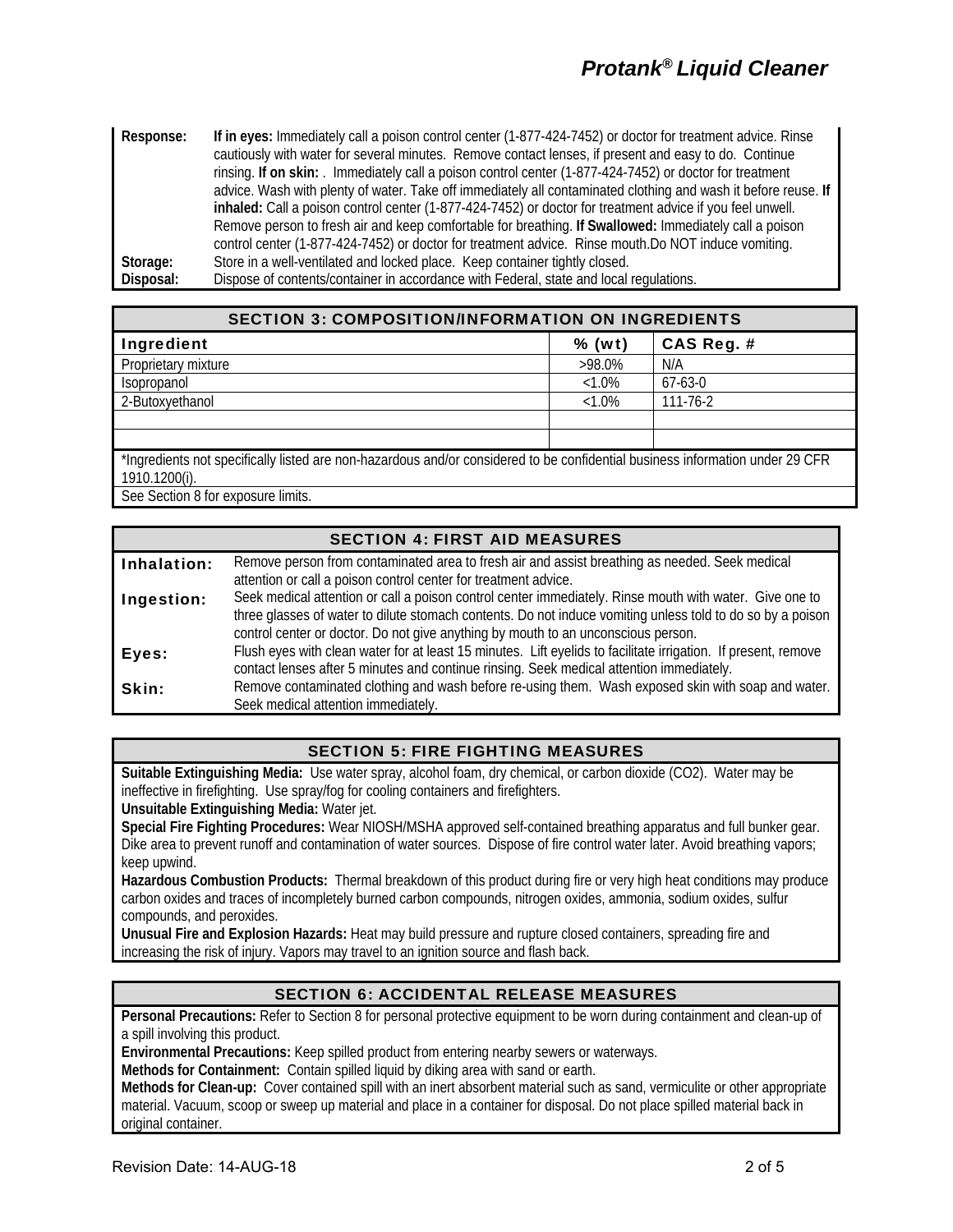**Other Information:** No other information available.

#### SECTION 7: HANDLING AND STORAGE

**Handling:** Ensure adequate ventilation. Immediately clean up spills that occur during handling. Keep containers closed when not in use. Practice good hygiene after using this material, especially before eating, drinking, smoking, using the toilet, or applying cosmetics.

**Storage:** Store in a locked, cool, dry area away from children, feed and food products in an area away from incompatible substances. Protect packaging from physical damage. Protect from exposure to fire.

**Minimum Storage Temperature:** 55°F

**Other Precautions:** Consult Federal, state and local laws and regulations pertaining to storage.

#### SECTION 8: EXPOSURE CONTROLS/PERSONAL PROTECTION

| <b>Exposure Guidelines</b>      |                            |                                 |                            |
|---------------------------------|----------------------------|---------------------------------|----------------------------|
| Component:                      | <b>OSHA PEL</b>            | <b>ACGIHTLV</b>                 | NIOSH REL                  |
| Isopropanol (CAS# 67-63-0)      | 400ppm, 980 mg/m3<br>(TWA) | 200 ppm (TWA)<br>400 ppm (STEL) | 400ppm, 980 mg/m3<br>(TWA) |
| 2-Butoxyethanol (CAS# 111-76-2) | 50 ppm, 240 mg/m3<br>TWA)  | 20 ppm (TWA)                    | 5 ppm, 24 mg/m3<br>'TWA)   |
|                                 |                            |                                 |                            |

**Respiratory Protection:** Seek professional advice prior to respirator selection and use. Follow OSHA respirator regulations (29 CFR 1910.134) and, if necessary, wear an OSHA/NIOSH-approved respirator for organic vapors.

**Engineering Controls: Local Exhaust:** Provide general or local exhaust ventilation systems to maintain airborne concentrations below OSHA PELs or other specified exposure limits. Local exhaust ventilation is preferred.

**Protective Gloves:** Wear chemically protective gloves to prevent repeated exposure to the skin.

**Eye Protection:** Wear OSHA standard chemical goggles or face shield and safety glasses. Contact lenses are not eye protective devices. An emergency eyewash or water supply should be readily accessible to the work area. Avoid eue contact at all times.

**Other Protective Clothing or Equipment:** Wear long-sleeve shirt, long pants and chemical resistant shoes plus socks to prevent prolonged or repeated skin contact.

**Work/Hygienic Practices:** Never eat, drink, nor use tobacco in work areas. Practice good hygiene after using this material, especially before eating, drinking, smoking, using the toilet, or applying cosmetics.

| <b>SECTION 9: PHYSICAL AND CHEMICAL PROPERTIES</b>                                                     |                                                                             |                                                                                                                                |                                                                           |
|--------------------------------------------------------------------------------------------------------|-----------------------------------------------------------------------------|--------------------------------------------------------------------------------------------------------------------------------|---------------------------------------------------------------------------|
| <b>Physical State:</b><br>Vapor Pressure (mm Hg):<br>Vapor Density (Air=1):<br>Solubility in Water (wt | Liquid<br>Not determined<br>Not determined<br><b>Miscible</b>               | Specific Gravity ( $H_2O=1$ ):<br>Density (Ibs/gallon):<br><b>Melting Point/Freezing Point:</b><br><b>Boiling Point/Range:</b> | $1.0 - 1.1$<br>9.10 lbs/gal (typical)<br>Not determined<br>Not determined |
| %):<br>Viscosity:<br>Appearance and odor:                                                              | $50 - 300$ cps<br>Clear to slightly hazy yellow<br>liquid with a fatty odor | pH (neat):<br><b>Flash Point:</b>                                                                                              | $10.50 - 12.50$<br>>199°F/93°C                                            |

### SECTION 10: STABILITY AND REACTIVITY

**Reactivity:** None known.

**Chemical Stability:** Product is stable at ambient temperature and pressure, under normal storage and handling. May form peroxides under high heat conditions.

**Possibility of Hazardous Reactions:** Do not use with alkali-sensitive metals, such as aluminum, because flammable hydrogen gas may be released.

**Conditions to Avoid:** Contact with incompatible materials, extreme temperatures.

**Incompatible Materials:** Strong oxidizing agents, halogens, bleach, acids and nitrosating agents.

**Hazardous Decomposition Products:** Thermal breakdown of this product during fire or very high heat conditions may produce carbon oxides and traces of incompletely burned carbon compounds, nitrogen oxides, ammonia, sodium oxides, sulfur compounds, and peroxides.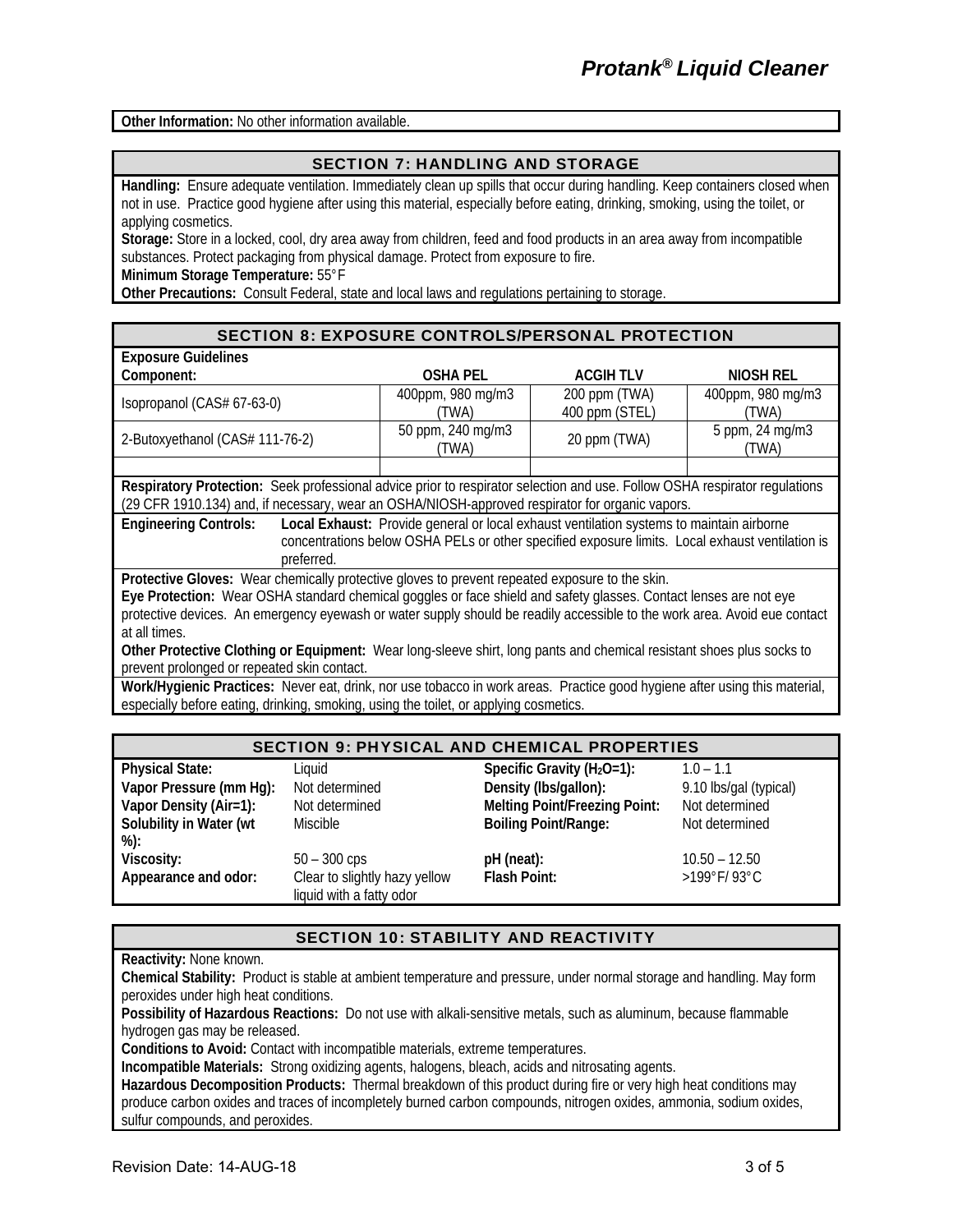| <b>SECTION 11: TOXICOLOGICAL INFORMATION</b>                                                |                                                                                                                                                                                                                                                                                |  |  |  |
|---------------------------------------------------------------------------------------------|--------------------------------------------------------------------------------------------------------------------------------------------------------------------------------------------------------------------------------------------------------------------------------|--|--|--|
| <b>ACUTE TOXICITY</b>                                                                       |                                                                                                                                                                                                                                                                                |  |  |  |
| Eye Effects:                                                                                | Causes severe eye irritation and may cause burns and other irreversible damage. Avoid<br>contact with eyes at all times.                                                                                                                                                       |  |  |  |
| <b>Skin Effects:</b>                                                                        | LD50 is not determined. Contact with product may cause damage and may be harmful if<br>absorbed through the skin. Avoid prolonged and unnecessary skin contact.                                                                                                                |  |  |  |
| <b>Acute Inhalation Effects:</b>                                                            | LC50 is not determined but product is not expected to be an inhalation hazard. Inhaling<br>concentrated vapors may be harmful and may cause respiratory tract irritation. Overexposure<br>by inhalation may cause headache, nausea, weakness, lightheadedness, and symptoms of |  |  |  |
| <b>Acute Oral Effects:</b>                                                                  | central nervous system depression.<br>LD50 is not determined. Swallowing may cause burning pain in the mouth, throat, and<br>abdomen and coughing and constriction of the throat, followed by nausea, vomiting and<br>diarrhea. Do not taste or swallow.                       |  |  |  |
| Specific Target Organ<br>Toxicity:                                                          | None known.                                                                                                                                                                                                                                                                    |  |  |  |
| <b>CHRONIC TOXICITY</b>                                                                     |                                                                                                                                                                                                                                                                                |  |  |  |
| <b>Chronic Effects:</b>                                                                     | Not anticipated to have chronic health effects due to exposure.                                                                                                                                                                                                                |  |  |  |
| Carcinogenicity:                                                                            | None of the components of this product are known or suspected of having carcinogenic<br>effects.                                                                                                                                                                               |  |  |  |
| Mutagenicity:                                                                               | None of the components of this product are known or suspected of having mutagenic effects.                                                                                                                                                                                     |  |  |  |
| Teratogenicity:                                                                             | None of the components of this product are known or suspected of having teratogenic effects.                                                                                                                                                                                   |  |  |  |
| <b>Reproductive Toxicity:</b>                                                               | None of the components of this product are known or suspected of having effects on the<br>reproductive system.                                                                                                                                                                 |  |  |  |
| <b>POTENTIAL HEALTH EFFECTS:</b>                                                            |                                                                                                                                                                                                                                                                                |  |  |  |
| Eyes: Causes serious eye irritation with the potential for irreversible damage to the eyes. |                                                                                                                                                                                                                                                                                |  |  |  |
| Skin: Causes moderate skin irritation.                                                      |                                                                                                                                                                                                                                                                                |  |  |  |
| Inhalation: May be harmful if inhaled.                                                      |                                                                                                                                                                                                                                                                                |  |  |  |
| Ingestion: Harmful if swallowed.                                                            |                                                                                                                                                                                                                                                                                |  |  |  |

| <b>SECTION 12: ECOLOGICAL INFORMATION</b>   |                                              |  |  |  |
|---------------------------------------------|----------------------------------------------|--|--|--|
|                                             | <b>ENVIRONMENTAL SUMMARY: Not determined</b> |  |  |  |
| ECOTOXICITY DATA:                           |                                              |  |  |  |
| Fish Acute and Prolonged Toxicity:          | Not determined                               |  |  |  |
| <b>Aquatic Invertebrate Acute Toxicity:</b> | Not determined                               |  |  |  |
| <b>Aquatic Plant Toxicity:</b>              | Not determined                               |  |  |  |
| <b>Bird Acute and Prolonged Toxicity:</b>   | Not determined                               |  |  |  |
| Honeybee Toxicity:                          | Not determined                               |  |  |  |
| <b>ENVIRONMENTAL EFFECTS:</b>               |                                              |  |  |  |
| Soil Absorption/Mobility:                   | Not determined                               |  |  |  |
| Persistence and degradability:              | Not determined                               |  |  |  |
| <b>Bioaccumulative Potential:</b>           | Not determined                               |  |  |  |
| Other adverse effects:                      | None known                                   |  |  |  |

### SECTION 13: DISPOSAL CONSIDERATIONS

**Disposal Method:** Do not contaminate water, food, or feed by disposal.

**Waste:** Dispose of in accordance with applicable Federal, state and local laws and regulations.

**Container:** Triple rinse and recycle the container or dispose of in accordance with Federal, state and local laws and regulations.

**RCRA Characteristics:** It is the responsibility of the individual disposing of this product to determine the RCRA classification and hazard status of the waste.

## SECTION 14: TRANSPORT INFORMATION

DOT:<br>(Ground)

Not regulated by the U.S. Department of Transportation as a hazardous material.